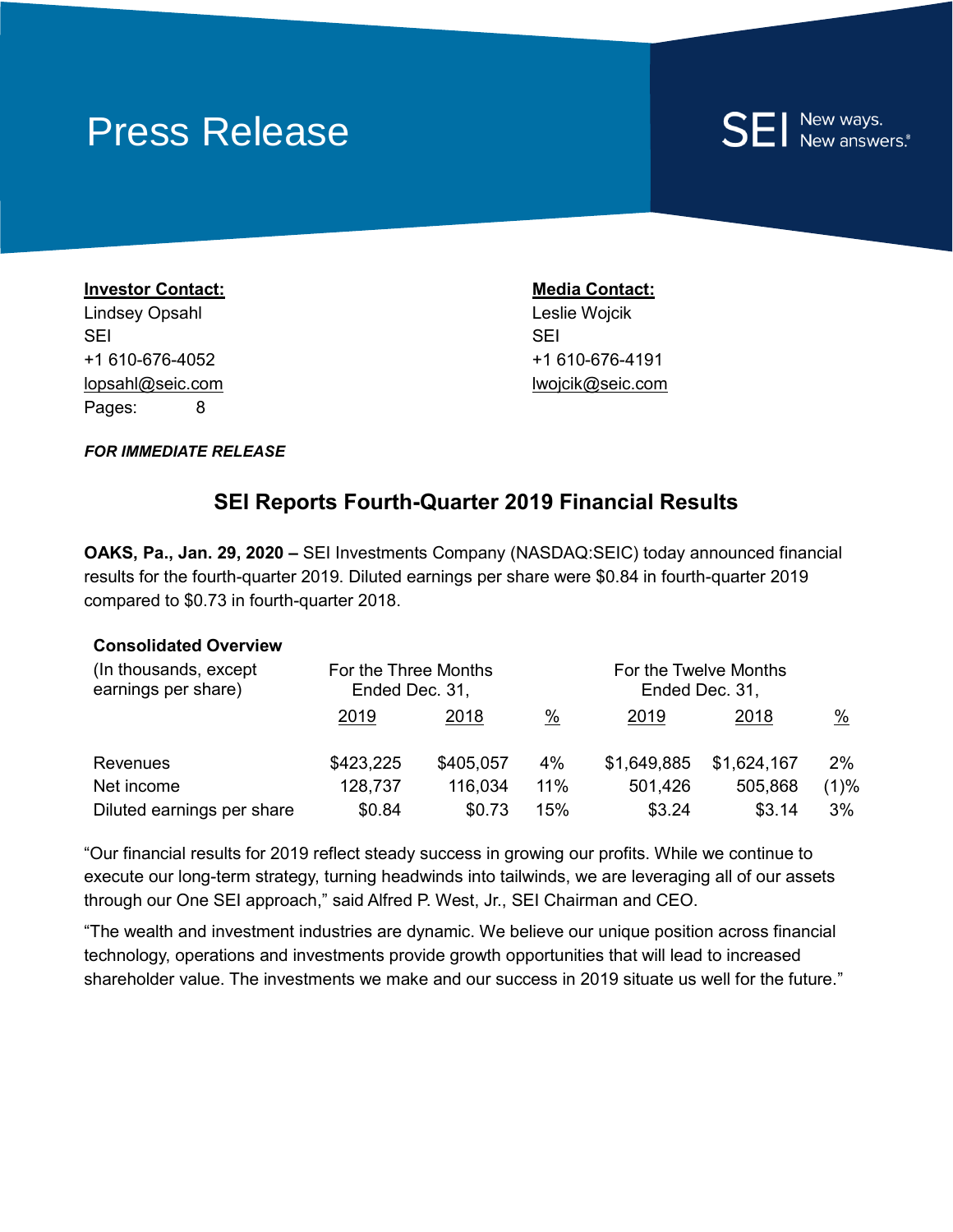## **Summary of Fourth-Quarter Results by Business Segment**

| (In thousands)                     | For the Three Months<br>Ended Dec. 31, |           |               | For the Twelve Months<br>Ended Dec. 31, |             |               |
|------------------------------------|----------------------------------------|-----------|---------------|-----------------------------------------|-------------|---------------|
|                                    | 2019                                   | 2018      | $\frac{9}{6}$ | 2019                                    | 2018        | $\frac{0}{2}$ |
| Private Banks:                     |                                        |           |               |                                         |             |               |
| Revenues                           | \$118,675                              | \$121,358 | (2)%          | \$470,276                               | \$483,097   | (3)%          |
| <b>Expenses</b>                    | 113,596                                | 114,379   | (1)%          | 443,136                                 | 457,894     | (3)%          |
| <b>Operating Profit</b>            | 5,079                                  | 6,979     | (27)%         | 27,140                                  | 25,203      | 8%            |
| <b>Operating Margin</b>            | 4%                                     | 6%        |               | 6%<br>5%                                |             |               |
| <b>Investment Advisors:</b>        |                                        |           |               |                                         |             |               |
| Revenues                           | 105,862                                | 97,457    | 9%            | 403,778                                 | 399,089     | $1\%$         |
| Expenses                           | 53,939                                 | 53,647    | 1%            | 208,508                                 | 212,439     | (2)%          |
| <b>Operating Profit</b>            | 51,923                                 | 43,810    | 19%           | 195,270                                 | 186,650     | 5%            |
| <b>Operating Margin</b>            | 49%                                    | 45%       |               | 48%<br>47%                              |             |               |
| Institutional Investors:           |                                        |           |               |                                         |             |               |
| Revenues                           | 80,503                                 | 80,908    | (1)%          | 322,062                                 | 333,299     | (3)%          |
| <b>Expenses</b>                    | 38,554                                 | 40,919    | (6)%          | 153,937                                 | 163,536     | (6)%          |
| <b>Operating Profit</b>            | 41,949                                 | 39,989    | 5%            | 168,125                                 | 169,763     | (1)%          |
| <b>Operating Margin</b>            | 52%                                    | 49%       |               | 52%                                     | 51%         |               |
| <b>Investment Managers:</b>        |                                        |           |               |                                         |             |               |
| Revenues                           | 114,759                                | 102,380   | 12%           | 440,796                                 | 398,076     | 11%           |
| <b>Expenses</b>                    | 72,698                                 | 67,738    | 7%            | 282,024                                 | 259,693     | 9%            |
| <b>Operating Profit</b>            | 42,061                                 | 34,642    | 21%           | 158,772                                 | 138,383     | 15%           |
| <b>Operating Margin</b>            | 37%                                    | 34%       |               | 36%                                     | 35%         |               |
| Investments in New Businesses:     |                                        |           |               |                                         |             |               |
| Revenues                           | 3,426                                  | 2,954     | 16%           | 12,973                                  | 10,606      | 22%           |
| <b>Expenses</b>                    | 8,997                                  | 6,164     | 46%           | 29,660                                  | 22,971      | 29%           |
| <b>Operating Loss</b>              | (5, 571)                               | (3,210)   | <b>NM</b>     | (16, 687)                               | (12, 365)   | <b>NM</b>     |
| Totals:                            |                                        |           |               |                                         |             |               |
| Revenues                           | \$423,225                              | \$405,057 | 4%            | \$1,649,885                             | \$1,624,167 | 2%            |
| <b>Expenses</b>                    | 287,784                                | 282,847   | 2%            | 1,117,265                               | 1,116,533   | $-\%$         |
| <b>Corporate Overhead Expenses</b> | 19,351                                 | 19,248    | 1%            | 72,196                                  | 65,646      | 10%           |
| Income from Operations             | \$116,090                              | \$102,962 | 13%           | \$460,424                               | \$441,988   | 4%            |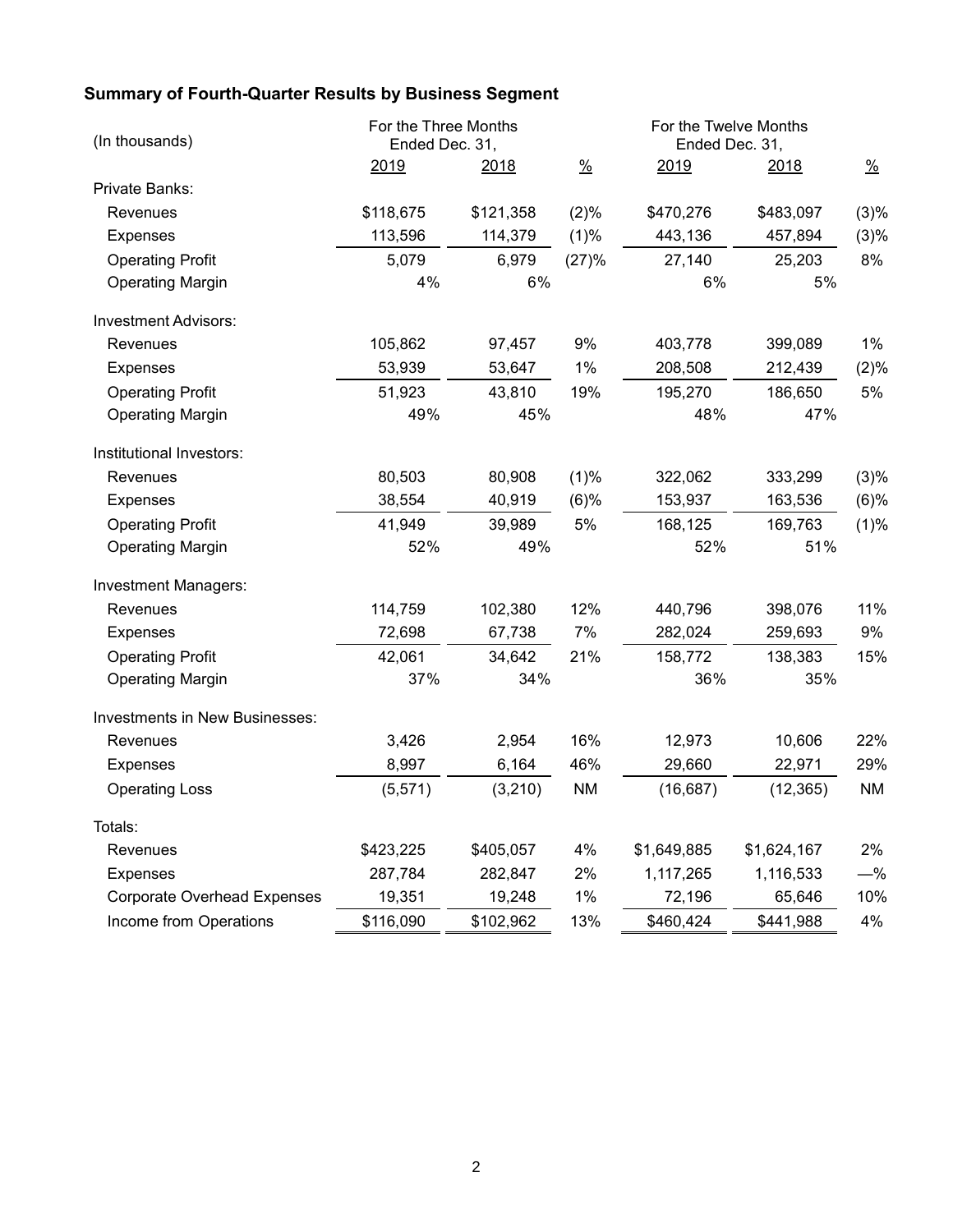### **Fourth-Quarter Business Highlights:**

- Revenues from Asset management, administration, and distribution fees increased primarily from higher assets under administration in our Investment Managers segment due to sales of new business and market appreciation.
- Our average assets under administration increased \$88.8 billion, or 15%, to \$671.5 billion in the fourth-quarter 2019, as compared to \$582.7 billion during the fourth-quarter 2018 (see attached Average Asset Balances schedules for further details).
- Our average assets under management, excluding LSV, increased \$20.8 billion, or 10%, to \$239.2 billion in the fourth-quarter 2019, as compared to \$218.4 billion during the fourth-quarter 2018 (see attached Average Asset Balances schedules for further details).
- Sales events, net of client losses, during fourth-quarter 2019 totaled approximately \$26.1 million and are expected to generate net annualized recurring revenues of approximately \$17.5 million when contract values are fully realized. For the year ended 2019, sales events, net of client losses, totaled \$87.5 million and are expected to generate net annualized recurring revenues of approximately \$62.5 million when contract values are fully realized.
- Our earnings from LSV increased by \$2.7 million, or 8%, to \$39.1 million in fourth-quarter 2019 as compared to \$36.4 million in fourth-quarter 2018. The increase in earnings was due to higher assets under management from market appreciation. The increase was partially offset by negative cash flows from existing clients, client losses and reduced performance fees earned by LSV.
- We capitalized \$7.1 million of software development costs in fourth-quarter 2019 for continued enhancements to the SEI Wealth Platform<sup>sM</sup> (SWP). Amortization expense related to SWP was \$10.7 million in fourth-quarter 2019.
- Stock-based compensation expense in fourth-quarter 2019 increased \$1.6 million as compared to fourth-quarter 2018 and \$3.6 million as compared to third-quarter 2019 primarily due to a change in our estimate of the timing of when stock option vesting targets would be achieved. The sequential increase in expense from third-quarter 2019 represents a \$0.02 diluted earnings per share impact. We expect stock-based compensation expense during 2020 to be approximately \$30.1 million as compared to \$24.6 million during 2019 as a result of new options granted in fourth-quarter 2019 that carry a higher per share cost valuation.
- Our operating expenses increased \$11.5 million during fourth-quarter 2019 as compared to third-quarter 2019. This increase was primarily due to the increase in stock-based compensation expense, increased direct costs related to increased revenues, and year-end processing costs.
- Our effective tax rates were 19.5% in fourth-quarter 2019 and 19.2% in fourth-quarter 2018.
- We repurchased 1.3 million shares of our common stock for \$81.2 million during the fourthquarter 2019. For the year ended 2019, we repurchased 6.2 million shares of our common stock for \$348.3 million.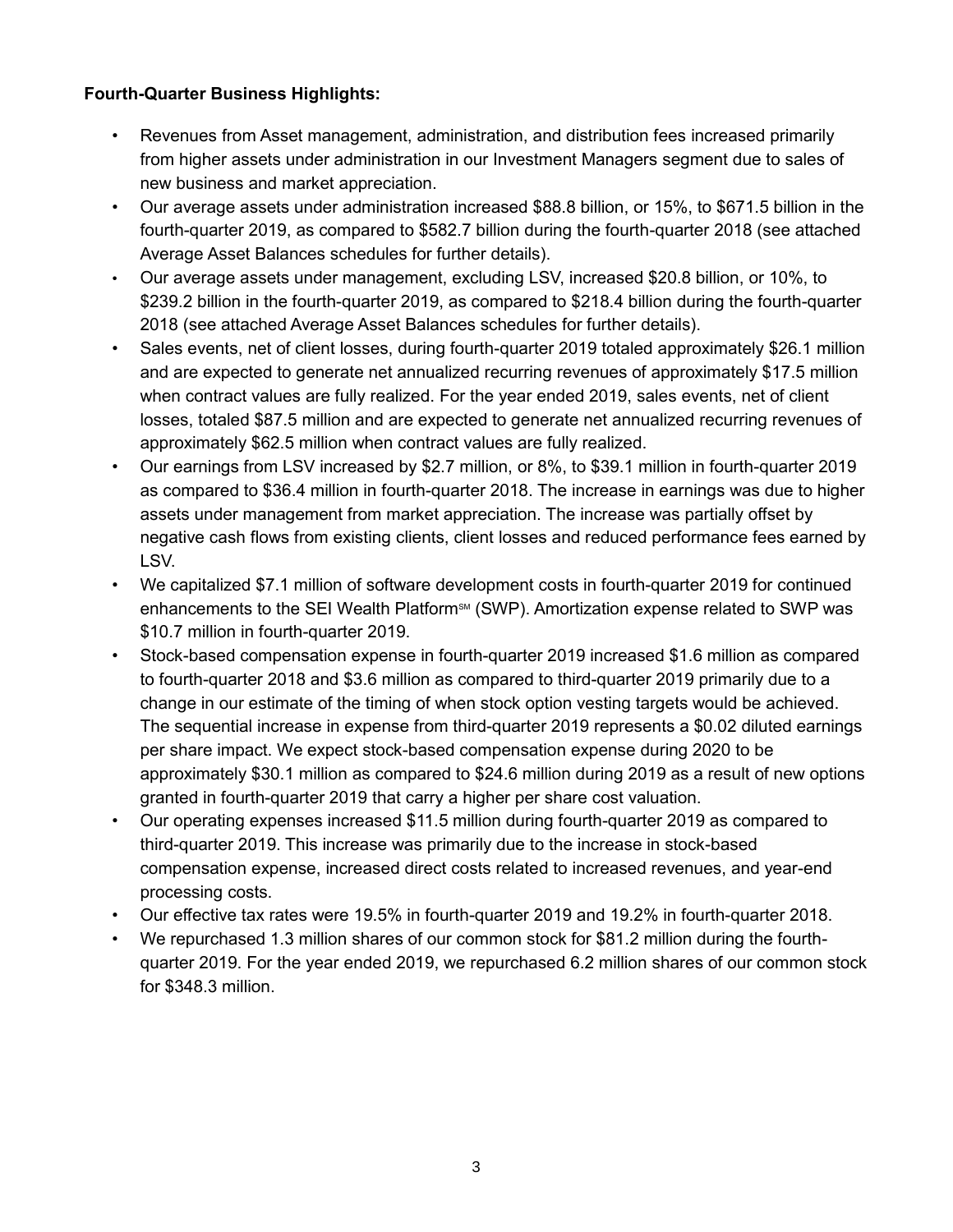#### **Earnings Conference Call**

A conference call to review earnings is scheduled for 4:30 p.m. Eastern Time on Jan. 29, 2020. Investors may listen to the call at [seic.com/ir-events.](https://seic.com/investor-relations/investor-relations-events-and-webcasts) Investors may also listen to a replay by telephone at (USA) 866-207-1041; (International) 402-970-0847; Access Code: 7950631.

#### **About SEI**

After 50 years in business, SEI (NASDAQ:SEIC) remains a leading global provider of investment processing, investment management, and investment operations solutions that help corporations, financial institutions, financial advisors, and ultra-high-net-worth families create and manage wealth. As of Dec. 31, 2019, through its subsidiaries and partnerships in which the company has a significant interest, SEI manages, advises or administers \$1 trillion in hedge, private equity, mutual fund and pooled or separately managed assets, including \$352 billion in assets under management and \$683 billion in client assets under administration. For more information, visit [seic.com.](http://seic.com/)

This release contains forward looking statements within the meaning or the rules and regulations of the Securities and Exchange Commission. In some cases you can identify forward-looking statements by terminology such as "may", "will", "expect", "believe" and "continue" or "appear." Our forward-looking statements include our current expectations as to:

- revenue that we believe will be generated by sales events that occurred during the quarter,
- the growth and momentum of our businesses,
- the degree to which our unique position across financial technology, operations and investments provide growth opportunities,
- the degree to which our investments will position us to take advantage of market opportunities,
- whether our current initiatives will create growth opportunities that will lead to increased shareholder value, and
- whether we are positioned well for the future.

You should not place undue reliance on our forward-looking statements as they are based on the current beliefs and expectations of our management and subject to significant risks and uncertainties many of which are beyond our control or are subject to change. Although we believe the assumptions upon which we base our forward-looking statements are reasonable, they could be inaccurate. Some of the risks and important factors that could cause actual results to differ from those described in our forward-looking statements can be found in the "Risk Factors" section of our Annual Report on Form 10-K for the year ended December 31, 2018, filed with the Securities and Exchange **Commission**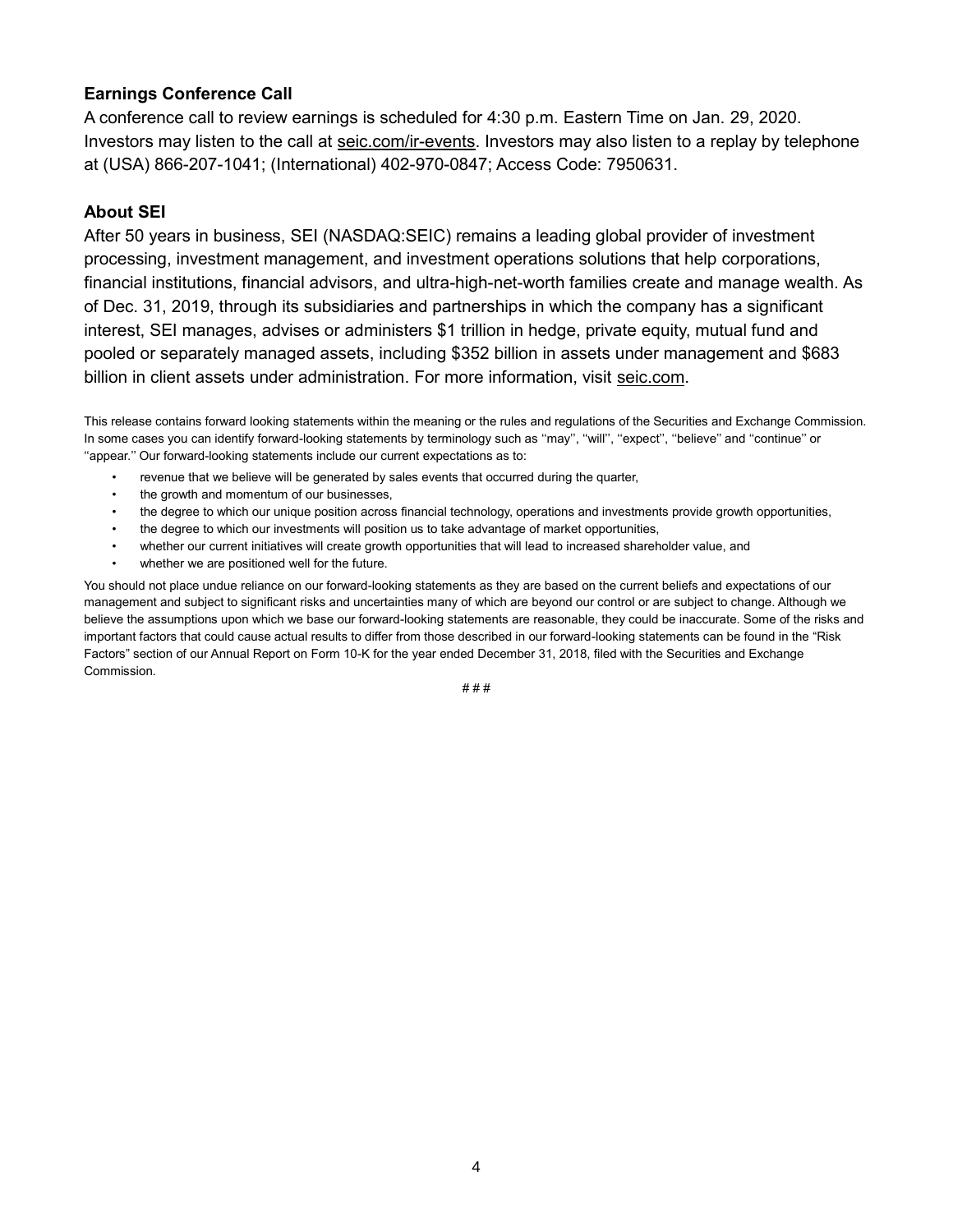### **SEI INVESTMENTS COMPANY CONSOLIDATED STATEMENTS OF OPERATIONS (In thousands, except per share data) (Unaudited)**

|                                                                                                      | For the Three Months<br>Ended Dec. 31, |                     | For the Twelve Months<br>Ended Dec. 31, |                        |
|------------------------------------------------------------------------------------------------------|----------------------------------------|---------------------|-----------------------------------------|------------------------|
|                                                                                                      | 2019                                   | 2018                | 2019                                    | 2018                   |
| Asset management, admin. and distribution fees<br>Information processing and software servicing fees | \$337,232<br>85,993                    | \$314,685<br>90,372 | \$1,307,044<br>342,841                  | \$1,270,180<br>353,987 |
|                                                                                                      |                                        |                     |                                         |                        |
| Total revenues                                                                                       | 423,225                                | 405,057             | 1,649,885                               | 1,624,167              |
| Subadvisory, distribution and other asset mgmt. costs                                                | 46,458                                 | 44,798              | 181,418                                 | 180,488                |
| Software royalties and other information processing costs                                            | 7,274                                  | 7,987               | 29,993                                  | 32,449                 |
| Compensation, benefits and other personnel                                                           | 131,004                                | 132,126             | 517,917                                 | 511,258                |
| Stock-based compensation                                                                             | 9,027                                  | 7,409               | 24,582                                  | 23,805                 |
| Consulting, outsourcing and professional fees                                                        | 50,235                                 | 49,956              | 194,560                                 | 200,862                |
| Data processing and computer related                                                                 | 22,544                                 | 21,312              | 88,058                                  | 84,790                 |
| Facilities, supplies and other costs                                                                 | 20,307                                 | 18,755              | 72,078                                  | 70,840                 |
| Amortization                                                                                         | 13,012                                 | 12,475              | 51,419                                  | 48,895                 |
| Depreciation                                                                                         | 7,274                                  | 7,277               | 29,436                                  | 28,792                 |
| Total expenses                                                                                       | 307,135                                | 302,095             | 1,189,461                               | 1,182,179              |
| Income from operations                                                                               | 116,090                                | 102,962             | 460,424                                 | 441,988                |
| Net gain (loss) on investments                                                                       | 1,053                                  | 135                 | 3,174                                   | (325)                  |
| Interest and dividend income                                                                         | 3,845                                  | 4,251               | 16,582                                  | 13,397                 |
| Interest expense                                                                                     | (153)                                  | (134)               | (630)                                   | (645)                  |
| Equity in earnings of unconsolidated affiliate                                                       | 39,133                                 | 36,385              | 151,891                                 | 159,791                |
| Income before income taxes                                                                           | 159,968                                | 143,599             | 631,441                                 | 614,206                |
| Income taxes                                                                                         | 31,231                                 | 27,565              | 130,015                                 | 108,338                |
| Net income                                                                                           | \$128,737                              | \$116,034           | \$501,426                               | \$505,868              |
| Basic earnings per common share                                                                      | \$0.86                                 | \$0.75              | \$3.31                                  | \$3.23                 |
| Shares used to calculate basic earnings per share                                                    | 150,131                                | 155,057             | 151,540                                 | 156,579                |
| Diluted earnings per common share                                                                    | \$0.84                                 | \$0.73              | \$3.24                                  | \$3.14                 |
| Shares used to calculate diluted earnings per share                                                  | 153,672                                | 158,770             | 154,901                                 | 161,232                |
| Dividends declared per common share                                                                  | \$0.35                                 | \$0.33              | \$0.68                                  | \$0.63                 |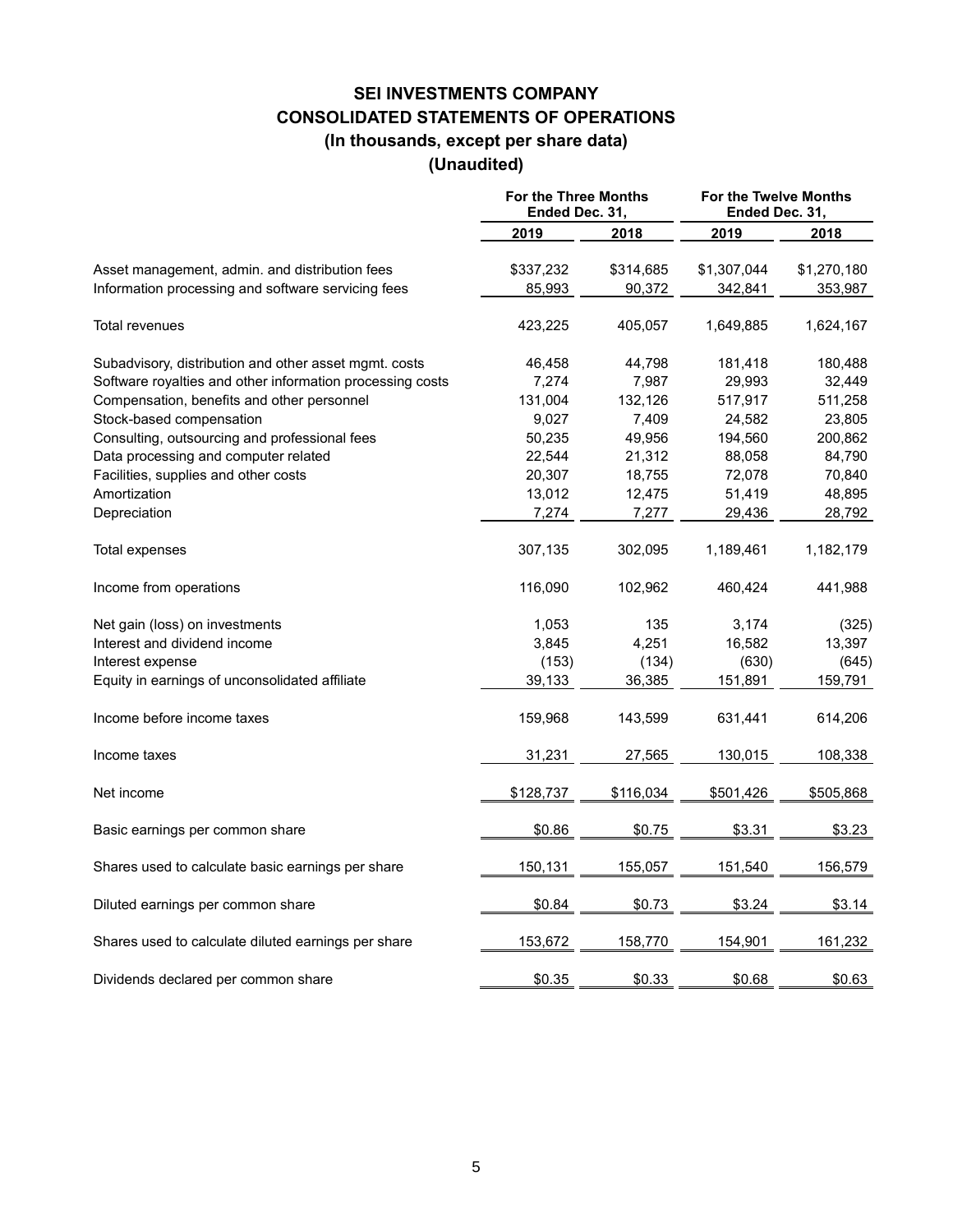## **SEI INVESTMENTS COMPANY CONSOLIDATED BALANCE SHEETS (In thousands) (Unaudited)**

|                                                                                                                 | Dec. 31,    | Dec. 31,    |
|-----------------------------------------------------------------------------------------------------------------|-------------|-------------|
|                                                                                                                 | 2019        | 2018        |
| Assets                                                                                                          |             |             |
| <b>Current Assets:</b>                                                                                          |             |             |
| Cash and cash equivalents                                                                                       | \$841,446   | \$754,525   |
| Restricted cash                                                                                                 | 3,101       | 3,514       |
| Receivables from investment products                                                                            | 54,165      | 49,869      |
| Receivables, net of allowance for doubtful accounts of \$1,201 and \$718                                        | 340,358     | 315,336     |
| Securities owned                                                                                                | 33,486      | 30,892      |
| Other current assets                                                                                            | 32,289      | 36,676      |
| <b>Total Current Assets</b>                                                                                     | 1,304,845   | 1,190,812   |
| Property and Equipment, net of accumulated depreciation of \$353,453 and \$338,206                              | 160,859     | 145,863     |
| Operating Lease Right-of-Use Assets                                                                             | 42,789      |             |
| Capitalized Software, net of accumulated amortization of \$442,677 and \$395,171                                | 296,068     | 309,500     |
| Investments Available for Sale                                                                                  | 116,917     | 111,901     |
| Investments in Affiliated Funds, at fair value                                                                  | 5,988       | 4,887       |
| Investment in Unconsolidated Affiliate                                                                          | 67,413      | 52,342      |
| Goodwill                                                                                                        | 64,489      | 64,489      |
| Intangible Assets, net of accumulated amortization of \$8,773 and \$5,090                                       | 27,987      | 31,670      |
| <b>Deferred Contract Costs</b>                                                                                  | 30,991      | 24,007      |
| Deferred Income Taxes                                                                                           | 2,822       | 2,042       |
| Other Assets, net                                                                                               | 30,202      | 34,155      |
| <b>Total Assets</b>                                                                                             | \$2,151,370 | \$1,971,668 |
| <b>Liabilities and Equity</b>                                                                                   |             |             |
| <b>Current Liabilities:</b>                                                                                     |             |             |
| Accounts payable                                                                                                | \$4,423     | \$10,920    |
| <b>Accrued liabilities</b>                                                                                      | 272,801     | 279,634     |
| Current portion of long-term operating lease liabilities                                                        | 9,156       |             |
| Deferred revenue                                                                                                | 7,185       | 5,154       |
| <b>Total Current Liabilities</b>                                                                                | 293,565     | 295,708     |
| Long-term Taxes Payable                                                                                         | 803         | 803         |
| Deferred Income Taxes                                                                                           | 55,722      | 57,795      |
| Long-term Operating Lease Liabilities                                                                           | 38,450      |             |
| Other Long-term Liabilities                                                                                     | 24,052      | 24,215      |
| <b>Total Liabilities</b>                                                                                        | 412,592     | 378,521     |
| Shareholders' Equity:                                                                                           |             |             |
| Common stock, \$0.01 par value, 750,000 shares authorized; 149,745 and 153,634<br>shares issued and outstanding | 1,497       | 1,536       |
| Capital in excess of par value                                                                                  | 1,158,900   | 1,106,641   |
| Retained earnings                                                                                               | 601,885     | 517,970     |
| Accumulated other comprehensive loss, net                                                                       | (23, 504)   | (33,000)    |
| <b>Total Shareholders' Equity</b>                                                                               | 1,738,778   | 1,593,147   |
| Total Liabilities and Shareholders' Equity                                                                      | \$2,151,370 | \$1,971,668 |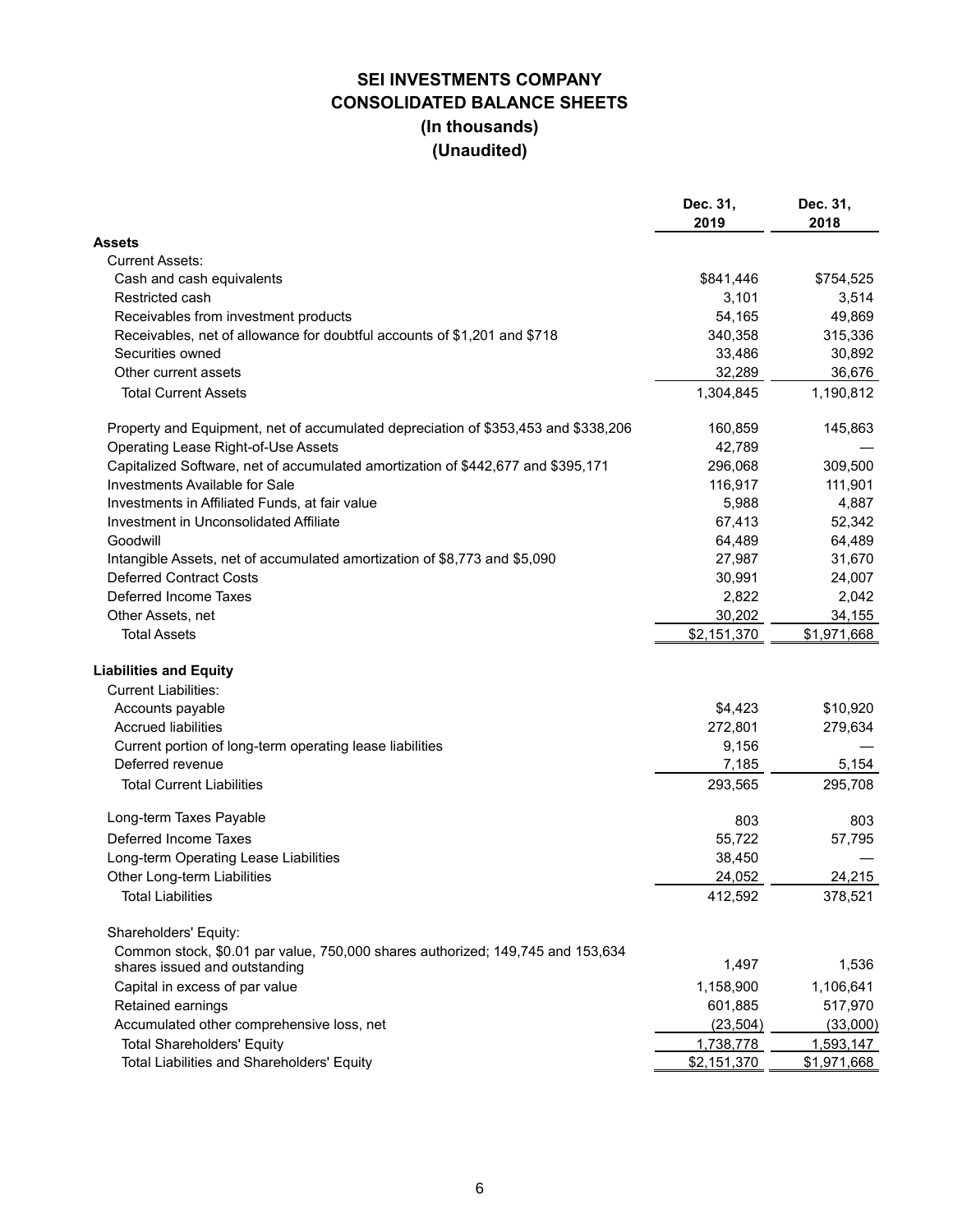#### **ENDING ASSET BALANCES (In millions) (Unaudited)**

|                                        | Dec. 31,  | Mar. 31,  | Jun. 30,  | Sept. 30,   | Dec. 31,    |
|----------------------------------------|-----------|-----------|-----------|-------------|-------------|
|                                        | 2018      | 2019      | 2019      | 2019        | 2019        |
| Private Banks:                         |           |           |           |             |             |
| Equity and fixed-income programs       | \$20,453  | \$22,369  | \$22,563  | \$22,580    | \$23,851    |
| Collective trust fund programs         | 4         | 4         | 4         | 4           | 4           |
| Liquidity funds                        | 3,633     | 3,753     | 3,322     | 3,695       | 3,405       |
| Total assets under management          | \$24,090  | \$26,126  | \$25,889  | \$26,279    | \$27,260    |
| Client assets under administration     | 20,226    | 22,886    | 23,387    | 23,985      | 25,801      |
| Total assets                           | \$44,316  | \$49,012  | \$49,276  | \$50,264    | \$53,061    |
| Investment Advisors:                   |           |           |           |             |             |
| Equity and fixed-income programs       | \$55,395  | \$61,277  | \$64,591  | \$65,059    | \$67,895    |
| Collective trust fund programs         | 7         | 5         | 6         | 4           |             |
| Liquidity funds                        | 5,948     | 4,362     | 2,618     | 2,673       | 2,887       |
| Total assets under management          | \$61,350  | \$65,644  | \$67,215  | \$67,736    | \$70,786    |
| Institutional Investors:               |           |           |           |             |             |
| Equity and fixed-income programs       | \$78,765  | \$82,578  | \$82,335  | \$82,659    | \$84,291    |
| Collective trust fund programs         | 79        | 79        | 78        | 81          | 83          |
| Liquidity funds                        | 2,234     | 2,529     | 2,173     | 2,290       | 1,746       |
| Total assets under management          | \$81,078  | \$85,186  | \$84,586  | \$85,030    | \$86,120    |
| Client assets under advisement         | 3,359     | 3,694     | 3,598     | 4,467       | 3,948       |
| <b>Total assets</b>                    | \$84,437  | \$88,880  | \$88,184  | \$89,497    | \$90,068    |
| Investment Managers:                   |           |           |           |             |             |
| Equity and fixed-income programs       | \$89      | \$—       | \$—       | \$—         | \$—         |
| Collective trust fund programs         | 42,804    | 49,232    | 51,838    | 53,169      | 58,070      |
| Liquidity funds                        | 336       | 704       | 472       | 477         | 479         |
| Total assets under management          | \$43,229  | \$49,936  | \$52,310  | \$53,646    | \$58,549    |
| Client assets under administration (A) | 552,318   | 585,997   | 607,086   | 637,986     | 657,541     |
| <b>Total assets</b>                    | \$595,547 | \$635,933 | \$659,396 | \$691,632   | \$716,090   |
| Investments in New Businesses:         |           |           |           |             |             |
| Equity and fixed-income programs       | \$1,257   | \$1,466   | \$1,566   | \$1,621     | \$1,688     |
| Liquidity funds                        | 189       | 218       | 141       | 132         | 158         |
| Total assets under management          | \$1,446   | \$1,684   | \$1,707   | \$1,753     | \$1,846     |
| Client assets under advisement         | 687       | 729       | 887       | 825         | 1,343       |
| <b>Total assets</b>                    | \$2,133   | \$2,413   | \$2,594   | \$2,578     | \$3,189     |
| <b>LSV Asset Management:</b>           |           |           |           |             |             |
| Equity and fixed-income programs (B)   | \$96,114  | \$103,163 | \$103,575 | \$100,295   | \$107,476   |
| Total:                                 |           |           |           |             |             |
| Equity and fixed-income programs (C)   | \$252,073 | \$270,853 | \$274,630 | \$272,214   | \$285,201   |
| Collective trust fund programs         | 42,894    | 49,320    | 51,926    | 53,258      | 58,161      |
| Liquidity funds                        | 12,340    | 11,566    | 8,726     | 9,267       | 8,675       |
| Total assets under management          | \$307,307 | \$331,739 | \$335,282 | \$334,739   | \$352,037   |
| Client assets under advisement         | 4,046     | 4,423     | 4,485     | 5,292       | 5,291       |
| Client assets under administration (D) | 572,544   | 608,883   | 630,473   | 661,971     | 683,342     |
| Total assets                           | \$883,897 | \$945,045 | \$970,240 | \$1,002,002 | \$1,040,670 |

(A) Client assets under administration in the Investment Managers segment include \$50.8 billion of assets that are at fee levels below our normal full-service assets (as of Dec. 31, 2019).

(B) Equity and fixed-income programs include \$2.5 billion of assets managed by LSV in which fees are based on performance only (as of Dec. 31, 2019).

(C) Equity and fixed-income programs include \$6.0 billion of assets invested in various asset allocation funds at Dec. 31, 2019.

(D) In addition to the numbers presented, SEI also administers an additional \$13.1 billion in Funds of Funds assets (as of Dec. 31, 2019) on which SEI does not earn an administration fee.